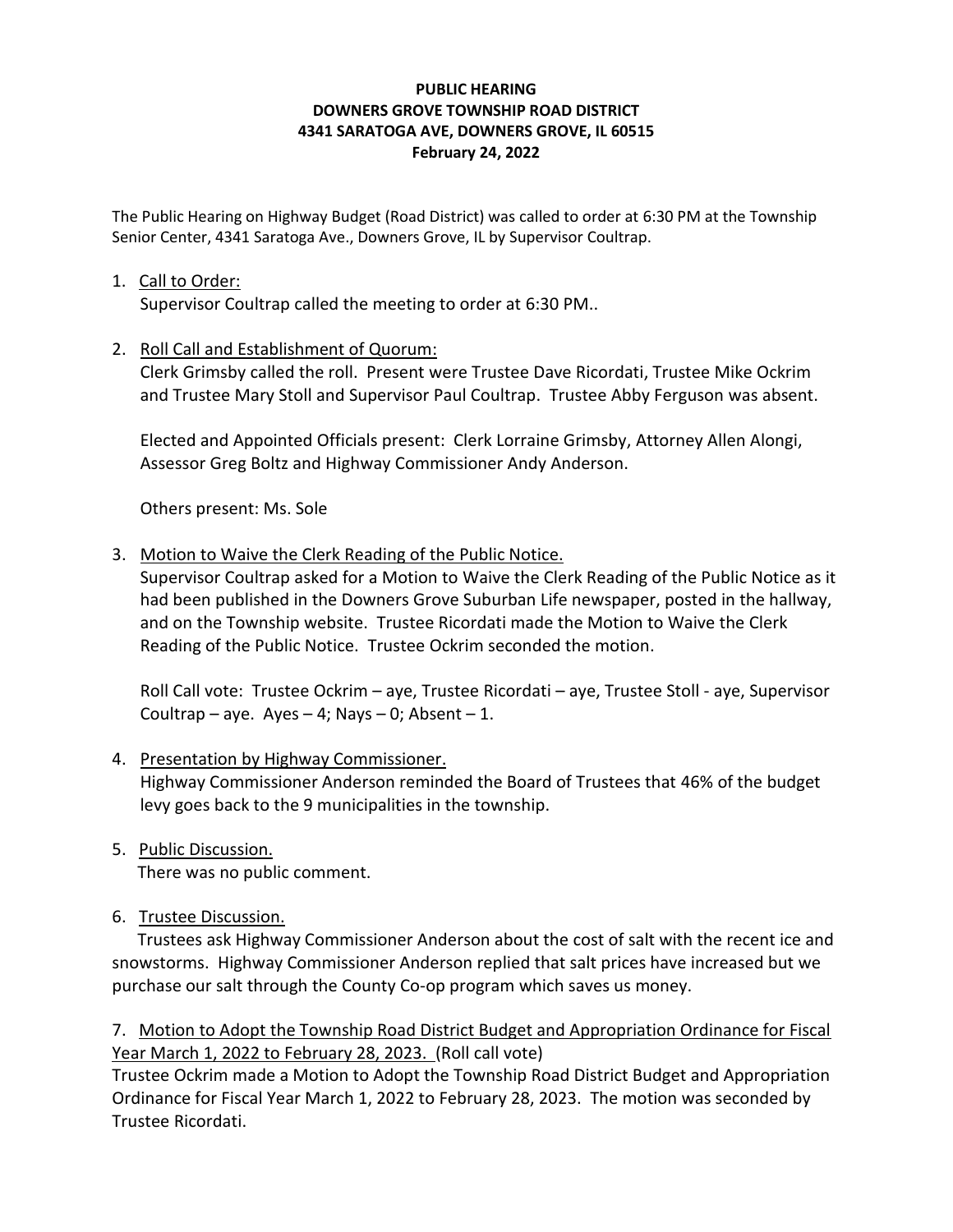Roll Call Vote: Trustee Ricordati-aye; Trustee Stoll-aye; Trustee Ockrim – aye; and Supervisor Coultrap-aye. Motion carried (4-0, Absent-1).

 With no further business to come before the Board, Supervisor Coultrap closed the Public Hearing. Meeting adjourned at 6:45 PM.

Respectfully Submitted: Lorraine Grimsby, Clerk